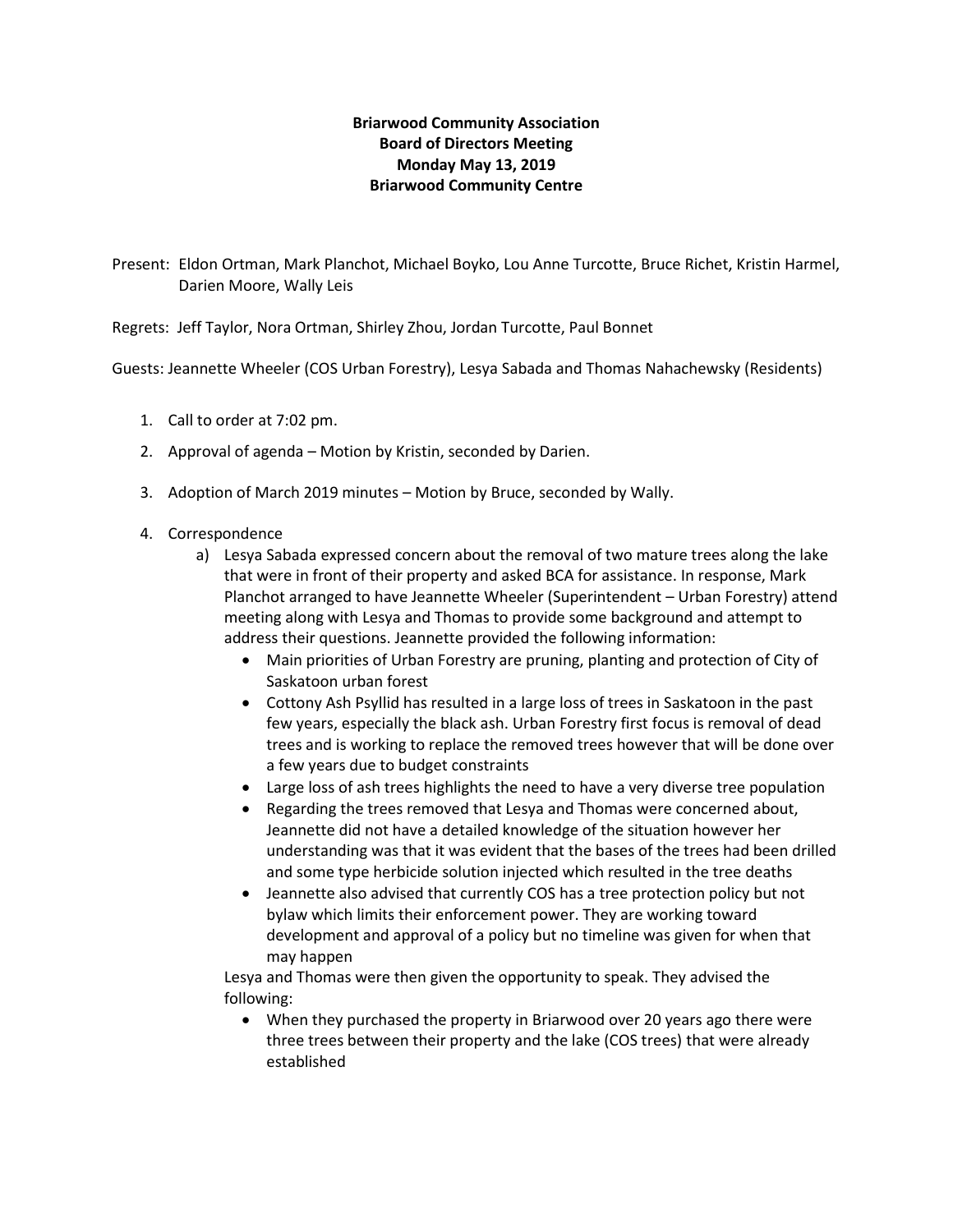- About 12 years ago one of the COS trees died and was removed and not replaced. At that time they received permission to plant two willow trees on COS property at their own expense. COS agreed and never did replace the removed tree.
- Last year one of the remaining mature COS trees began showing stress and by end of summer there was no visible life. The other mature tree appeared healthy up until when leaves dropped and tree went dormant for winter. Lesya had previously provided pictures from last summer that showed both the dead tree and the healthy one beside it
- COS were on site at the end of April 2019 removing several trees around Briarwood Lake. At that time they removed both trees in front of Lesya and Thomas's residence. Lesya was home at the time and immediately asked why they were removing both trees as only one had appeared to be dead. She was advised that the Urban Forestry arborist had concluded that both trees were dead. In a subsequent discussion with the arborist Lesya was advised that COS had removed another mature tree in the vicinity of Briarwood Lake that had similar evidence of intentional poisoning.

Based on the information from Lesya BCA had previously asked COS the following questions:

- Why were both trees removed if the one tree still appeared healthy going into winter? At the time they were removed this spring trees were still dormant.
- When will trees be planted to replace the two mature trees removed?
- If there is evidence that these trees as well as others have been intentionally destroyed, why was BCA not notified? We should be posting this information on our website and Facebook page so residents can be vigilant and perhaps come forward with additional information.

Mark and Jeannette advised that they would provide additional information to BCA and Lesya regarding the tree removal and would consider what information could be provided to BCA to advise residents of this issue and contact information to report suspicious activity.

Before concluding this topic Wally expressed concern to Jeannette about damage being done to trees on medians during winter snow clearing, especially on  $8<sup>th</sup>$  street. He asked why the grader operators maneuver so close to trees that they are removing bark. Jeannette acknowledged that this is a concern to Urban Forestry as well and they have advised COS Roadways to not be concerned about leaving some snow around the trees.

- b) A resident advised via email that she recently received a speeding ticket travelling on Wess Road between 8<sup>th</sup> street and Zimmerman Road and sent the following email:
	- Hello Eldon, am just sending a note with regard to the recent speed trap that was set up on the east Briarwood boundary on the road leading to the Hillcrest Cemetery. I received a ticket today and was told by the issuing officer that the speed trap was set up at the behest of the Briarwood Community Association. If this is true, I would like to suggest that BCA is targeting the wrong group.

The City of Saskatoon should have anticipated increased traffic on the road with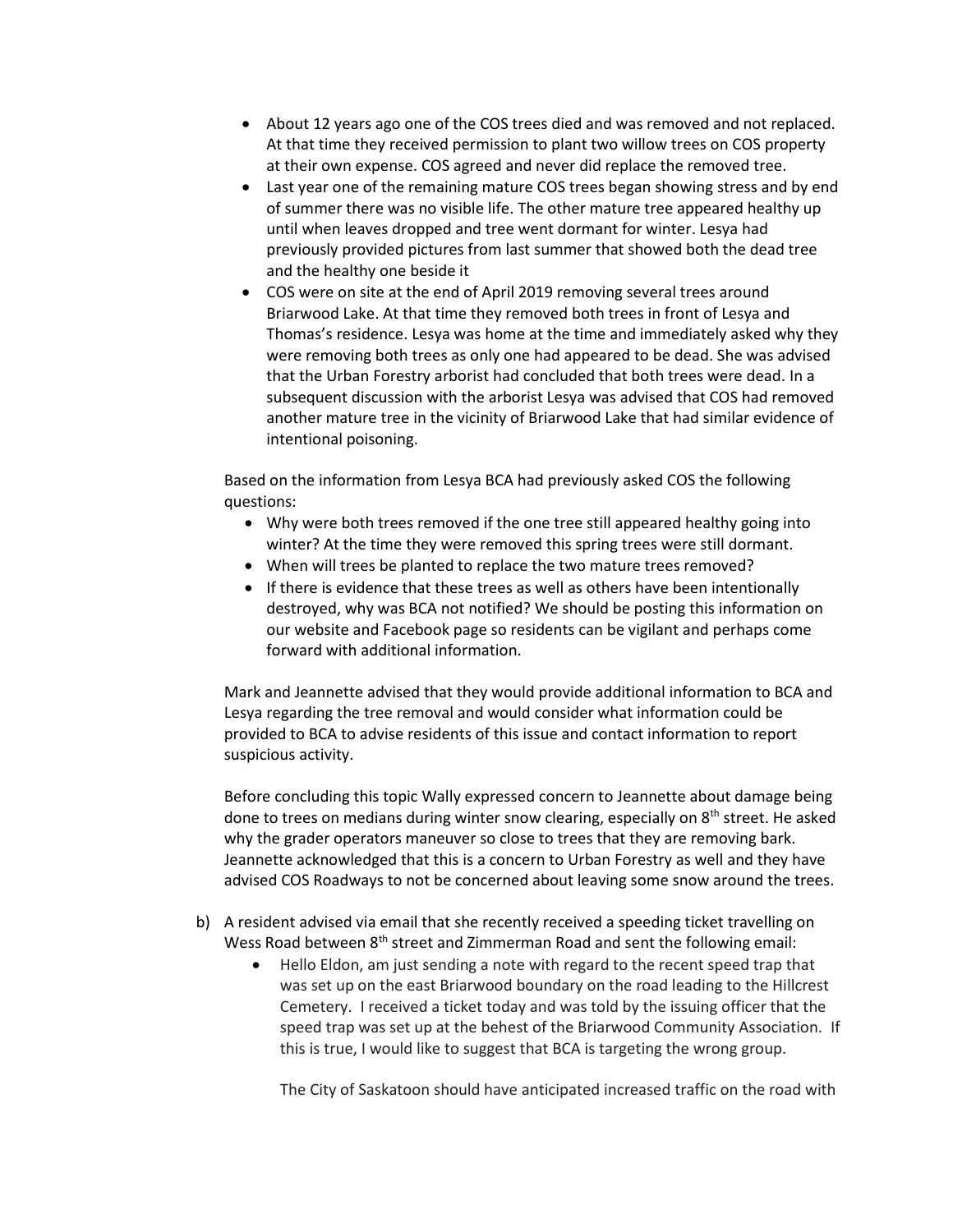the development of Costco and other retail stores in the area, built a better road and set a more appropriate speed limit to accommodate the needs of the community. Instead, Briarwood residents like myself are being punished for the City's lack of foresight in planning.

I would appreciate if the BCA in future would consider advocating for changes to the roadway rather than solely focusing on policing.

In response to the email Eldon advised the following:

- While it is true that BCA has been raising concerns about this stretch of road (Wess Road) for well over a year, our concerns have been the same as you have raised, ie:
	- i. High volume of traffic since opening of Costco and other box stores
	- ii. Poor road condition for the amount of traffic
- At no time has BCA made any formal or informal requests to COS for increased traffic speed enforcement. Short term, we wanted to see improvements to the road however the long term solution has to be alternate paved routes to Costco and area, not only for neighborhoods in the Briarwood area but more so for Brighton and adjacent areas (Erindale, Arbour Grove, etc.).

Eldon advised Councilor Gersher of this issue and advised that BCA was not pleased with the comments provided by Saskatoon Police Service. She advised the following:

• Hi Eldon, I heard back from the Inspector of East Division about the concerns raised with the messaging coming from SPS. Inspector Nogier had a chance to follow up with the officer who issued the ticket and it appears that the discussion was accurate with respect to comments about speed enforcement on behalf of the BCA. It appears that there might have been a misunderstanding on the end of SPS. They offer their apology for any inconvenience they may have caused the BCA. Thank you for your patience and understanding. I too offer an apology about this miscommunication

Based on the response from Councilor Gersher we consider this matter closed.

- c) A condo association in Briarwood who have previously rented the community centre indicated that they would be interested in renting on a more frequent basis however due to limited financial resources they asked if we would consider a reduced rental rate for frequent rentals. Bruce proposed that we approach them about the possibility of opening up their functions to residents of Briarwood and we could consider running programs similar to our indoor programming (nominal fee assuming no instructor costs). Lou Anne also reminded that we don't have access to the centre from June to August so any arrangement would start in the fall at the earliest. Eldon will follow up with them to find out how often they would want access, time/day of week, etc. and we can discuss further at the next meeting.
- d) A resident had advised today that the Briarwood ball diamond was extremely rough due to muddy conditions on the previous weekend. He was concerned as his daughter had practice the following day. Eldon had already advised Mark who was following up with Parks.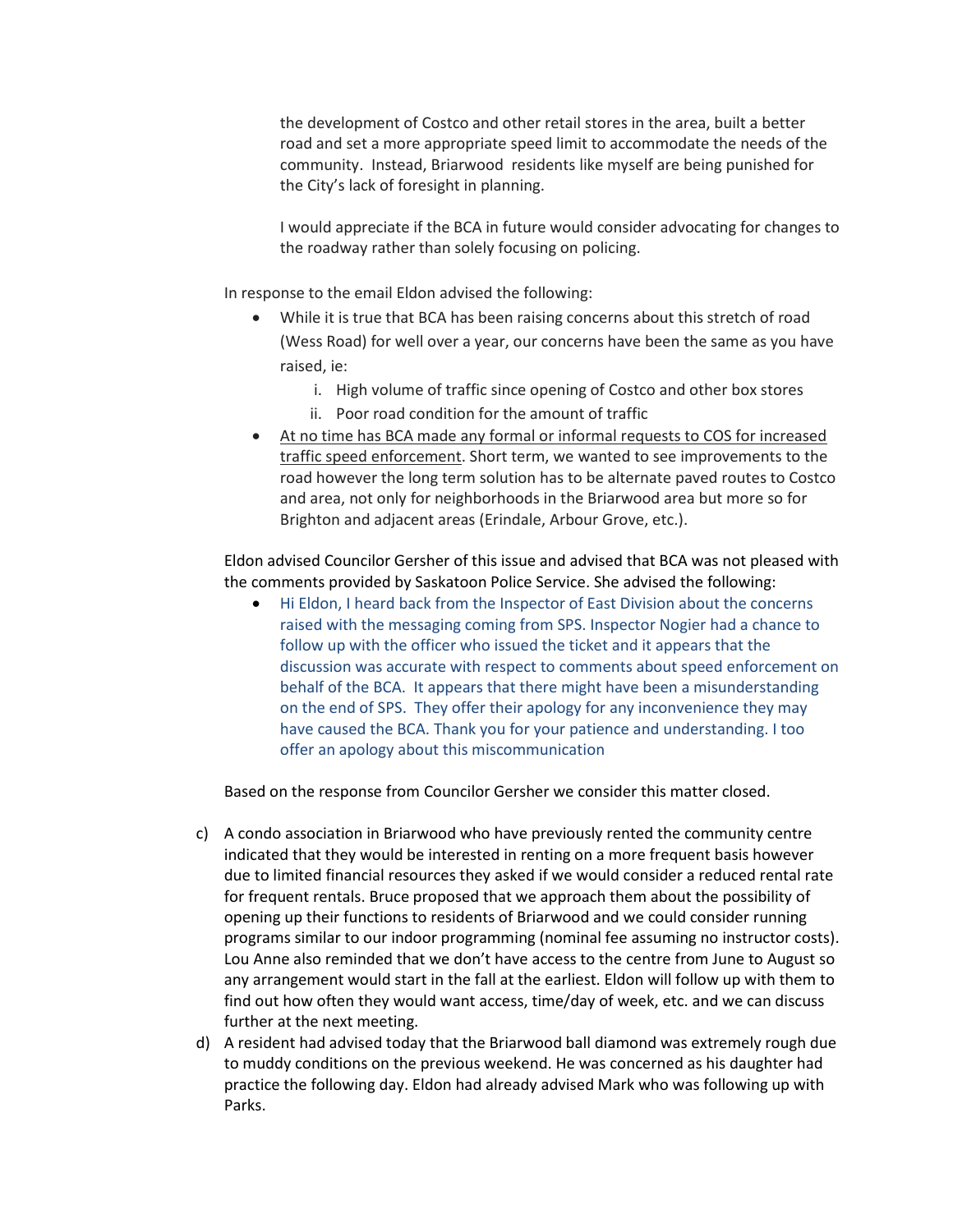5. Community Consultant Report – Mark Planchot

Mark distributed his report prior to the meeting and highlighted some of the issues in it:

- Indoor programming template for fall leisure guide due June 10
- Notice for Household Hazardous Waste Days place in newsletter or on website?
- Dates for Summer Park Play Program

He also advised the following:

- It may be possible for BCA to add either murals or mirrors to inside of Community Centre
- Adding WIFI would be allowed but would be at BCA expense
- No information yet as to whether COS will replace hand dryers
- 6. Director Reports –

Reports submitted prior to the meeting. Additional points:

- As communicated by email, Eldon sold the water pump and hose that had been used on the pond rink and was no longer required. This was last of surplus assets from pond rink
- Eldon suggested that Michael should be added to bank signing authorities. He will have Nora investigate what is required and advise
- Lou Anne advised that the Community Centre has been booked for October 21 for the Federal Election and therefore would not be available for indoor programming that day
- Kristin attended COS workshop (IT Summit) on previous weekend
- 7. Old Business
	- a) Snow-clearing in front of the Comm Centre: Mark had provided update on this issue to Eldon and Bruce following the meeting with COS representatives at end of March. Bottom line is that COS is maintaining its position that the windrows are removed basis the street priority system and this is not a priority. They also suggested that snow cannot be placed in Briarwood park adjacent to the parking area "due to flooding issues in the park and possible damage to park turf". Eldon will draft a response however our position remains the same ie: this is a safety issue and if the current priority system does not allow for snow clearing then the system needs modification. Eldon also feels that the COS arguments for not putting snow in the park are "weak".
	- b) Bulletin board refresh is complete Thank you Kristin!!!
	- c) AGM general view of the board is that attendance was much appreciated as it showed the residents interest in the community. Also the support shown for the rink and possible enhancements was also evident. Thank you to Councilor Gersher for attending and providing additional info on upcoming traffic review and other issues.